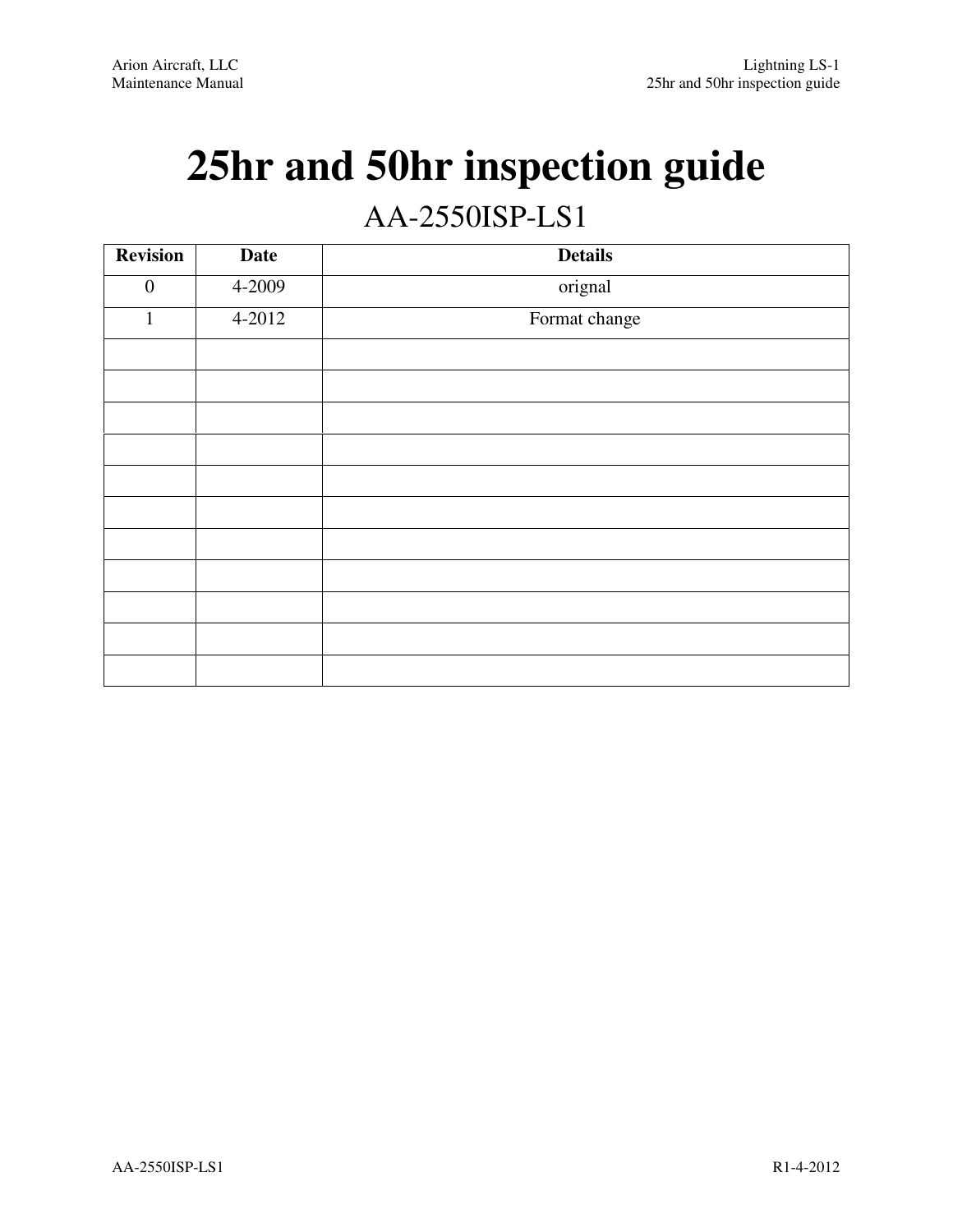

## 50 hour Inspection Check List And 25 hour One time only inspection check List For **Lightning LS-1**

| Owner's Name |  |
|--------------|--|
|              |  |
|              |  |
|              |  |
|              |  |
|              |  |
|              |  |
|              |  |
|              |  |
|              |  |
|              |  |
|              |  |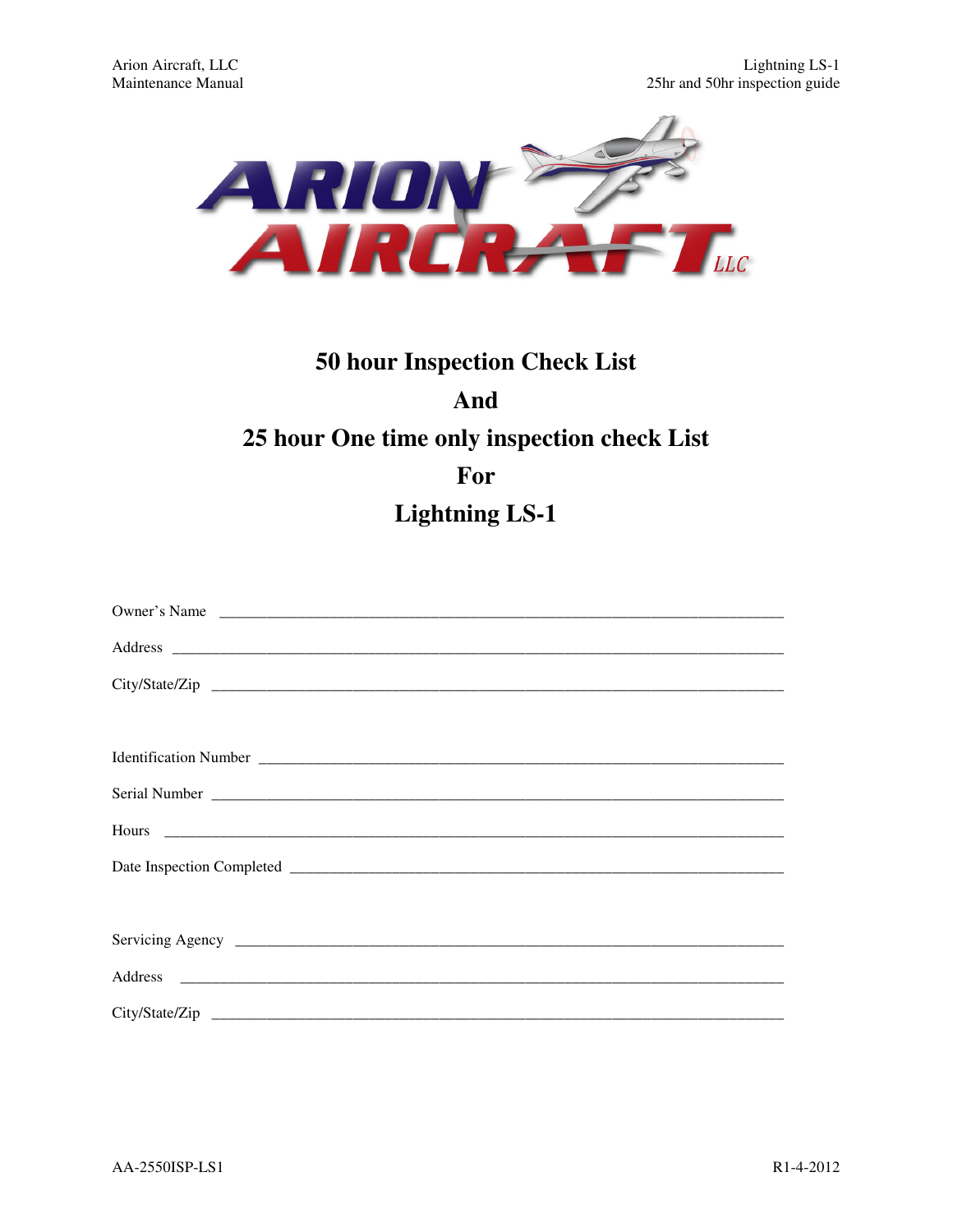- **Note:** The time periods for the inspections noted in this schedule are based on norms: Usage under average environmental conditions. Airplanes operated in humid tropics, or in cold, damp climates, etc., may need more frequent inspections for wear, corrosion, lubrication, and or lack of maintenance. Under these adverse conditions, perform periodic inspections in compliance with this guide at more frequent intervals until the owner or operator can set his own inspection periods based on the contingencies of experience. Airplanes operated commercially less than 100 hours a year must have a 100-Hour Inspection performed no later than 12 months following the date of the preceding 100-Hour Inspection. The 100-Hour interval between performances of the procedures specified herein should NEVER be exceeded by more than 10 hours which can be used only if the additional time is required to reach a place where the inspection can be satisfactorily accomplished. However, any extension of a 100-hour interval must be subtracted from the following 100-hour interval, with no time extension permitted. For example, if an inspection is done at 110 hours, the next inspection is due at 90 hours later with no extension allowed.
- **Note:** Ascertain that all placards are in place and legible whenever the airplane has been repainted or touched up after repairs. Replace any placards that have been inadvertently defaced or removed.
- **Note:** Arion Aircraft, LLCs recommended inspection program in accordance to FAR Parts 43 and 91, consists of, but is not limited to, inspection items listed in this Inspection Guide, any applicable Airworthiness Directives issued against the airframe or any equipment installed therein, conformity to Type Certificate Data Sheet and Maintenance Manual Airworthiness Limitations Chapter as applicable.

The owner or operator is primarily responsible for maintaining the airplane in an airworthy conditions, including compliance with all applicable Airworthiness Directives as specified in Part 39 of the Federal Aviation Regulations. It is further the responsibility of the owner or operator to ensure that the airplane is inspected in conformity wit the requirements of Parts 43 and 91 of the Federal Aviation Regulations. Arion Aircraft, LLC, has prepared this inspection guide to assist the owner or operator in meeting the forgoing responsibilities. This inspection guide is not intended to be all-inclusive, for no such guide can replace the good judgment of a certified airframe and power plant mechanic in the performance of his duties. As the one primarily responsible for the airworthiness of the airplane, the owner or operator should select only qualified personnel to maintain the airplane.

While this guide may be used as an outline, detailed information of the many systems and components in the airplane will be in the various section chapters of its shop maintenance manual and the pertinent vendor publications. It is also recommended that reference be made to the applicable Maintenance Handbooks, previously issued Service Instructions, Jabiru Service Bulletins, applicable FAA regulations and publications, Vendors Bulletins and specifications for torque values, clearances, settings, tolerances, and other requirements. It is the responsibility of the owner of operator to ensure that the airframe and power plant mechanic inspecting the airplane has access to the previously noted documents as well as to this inspection guide.

Arion Aircraft, LLC issues service information for the benefit of owners and operators. It is the responsibility of the owner/operator to review and act upon each service bulletin. It the responsibilities of the owner or operator to ensure that all service bulletins are complied with.

**Note:** In addition to the inspections prescribed by this schedule, the altimeter instrument and static system and all ATC transponders MUST be tested and inspected at 24-month intervals in compliance with the requirements specified in FAR Part 91.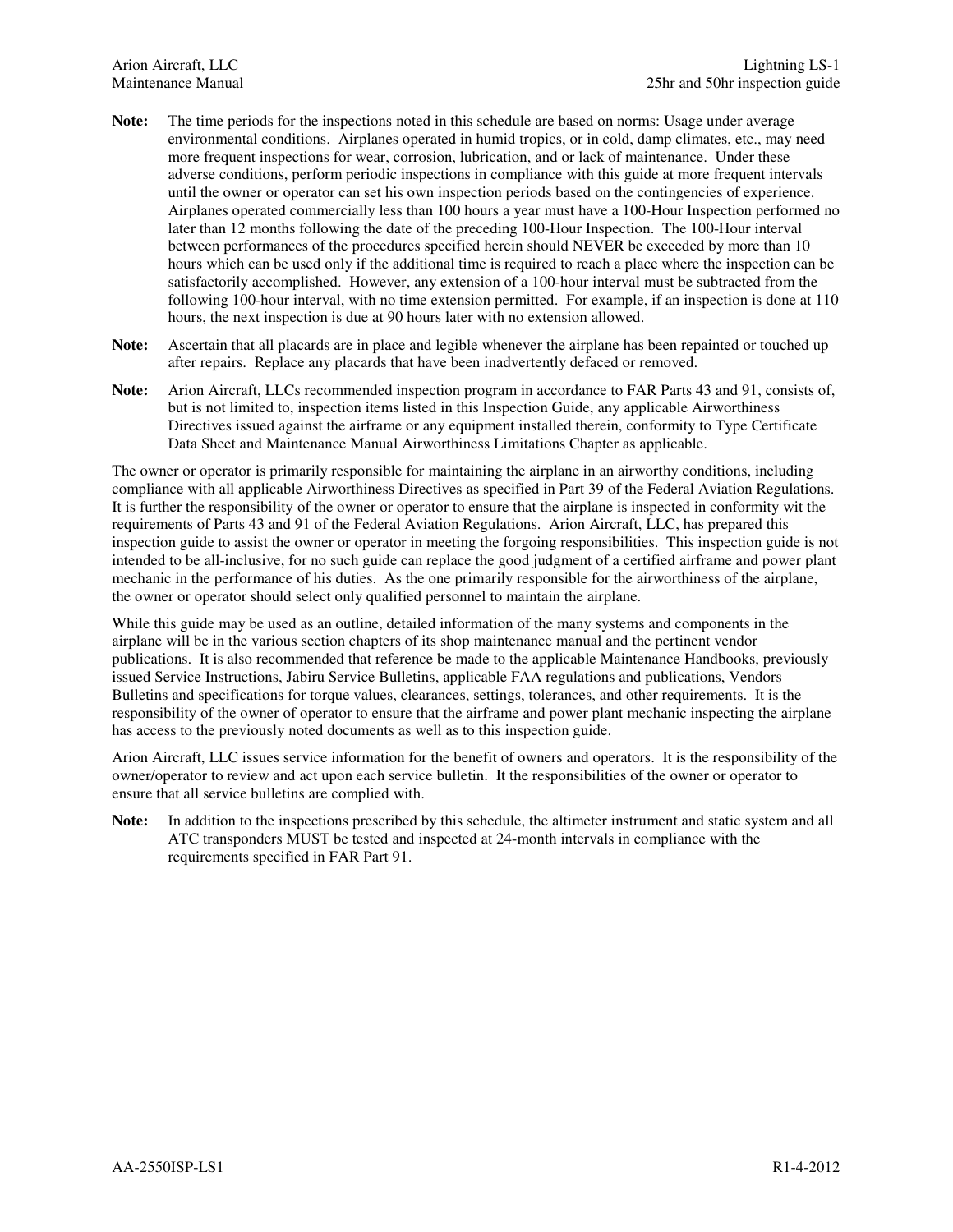## **1. Operational Inspection**<br>1.1. Starter – Check for proper oper

Starter – Check for proper operation, unusual noises and dragging. Check starter energized light (if installed) and/or load meter to ensure starter disengagement when the starter switch is released.

| ${\bf P}$   | F                  | Comments:                                                                                                                                       |
|-------------|--------------------|-------------------------------------------------------------------------------------------------------------------------------------------------|
|             |                    |                                                                                                                                                 |
|             | 1.2.               | Fuel Pressure – check for proper fuel pressure limits and fluctuations.                                                                         |
| ${\bf P}$   | $\mathbf F$        | Comments:                                                                                                                                       |
|             | 1.3.               | Cylinder Head Temperature – Check for proper operations, temperature and fluctuations.                                                          |
| P           | $\mathbf F$        | Comments:                                                                                                                                       |
|             |                    |                                                                                                                                                 |
|             | 1.4.               | Alternator – check for proper output and unusual noises                                                                                         |
| P           | F                  | Comments:                                                                                                                                       |
|             |                    |                                                                                                                                                 |
|             | 1.5.               | Propeller – Check for smoothness of operation.                                                                                                  |
| P           | F                  | Comments:                                                                                                                                       |
|             |                    |                                                                                                                                                 |
|             | 1.6.               | Oil Pressure and Temperature - Check for proper pressure, temperature limits and unusual<br>fluctuations.                                       |
| ${\bf P}$   | F                  | Comments:                                                                                                                                       |
|             |                    |                                                                                                                                                 |
|             | $\overline{1.7}$ . | Magnetos - Check the performance of the magneto as outlined under the heading NORMAL<br>PROCEDURES in the appropriate Pilot's Patting Handbook. |
| ${\bf P}$   | $\mathbf F$        | Comments:                                                                                                                                       |
|             |                    |                                                                                                                                                 |
|             | 1.8.               | Power Check - Refer to NORMAL PROCEDURES in the appropriate Pilot's Operating Handbook.                                                         |
| $\mathbf P$ | $\mathbf F$        | Comments:                                                                                                                                       |
|             |                    |                                                                                                                                                 |
|             | 1.9.               | Voltmeter – Check for proper indication and unusual fluctuations.                                                                               |
| $\mathbf P$ | $\mathbf F$        | Comments:                                                                                                                                       |
|             |                    |                                                                                                                                                 |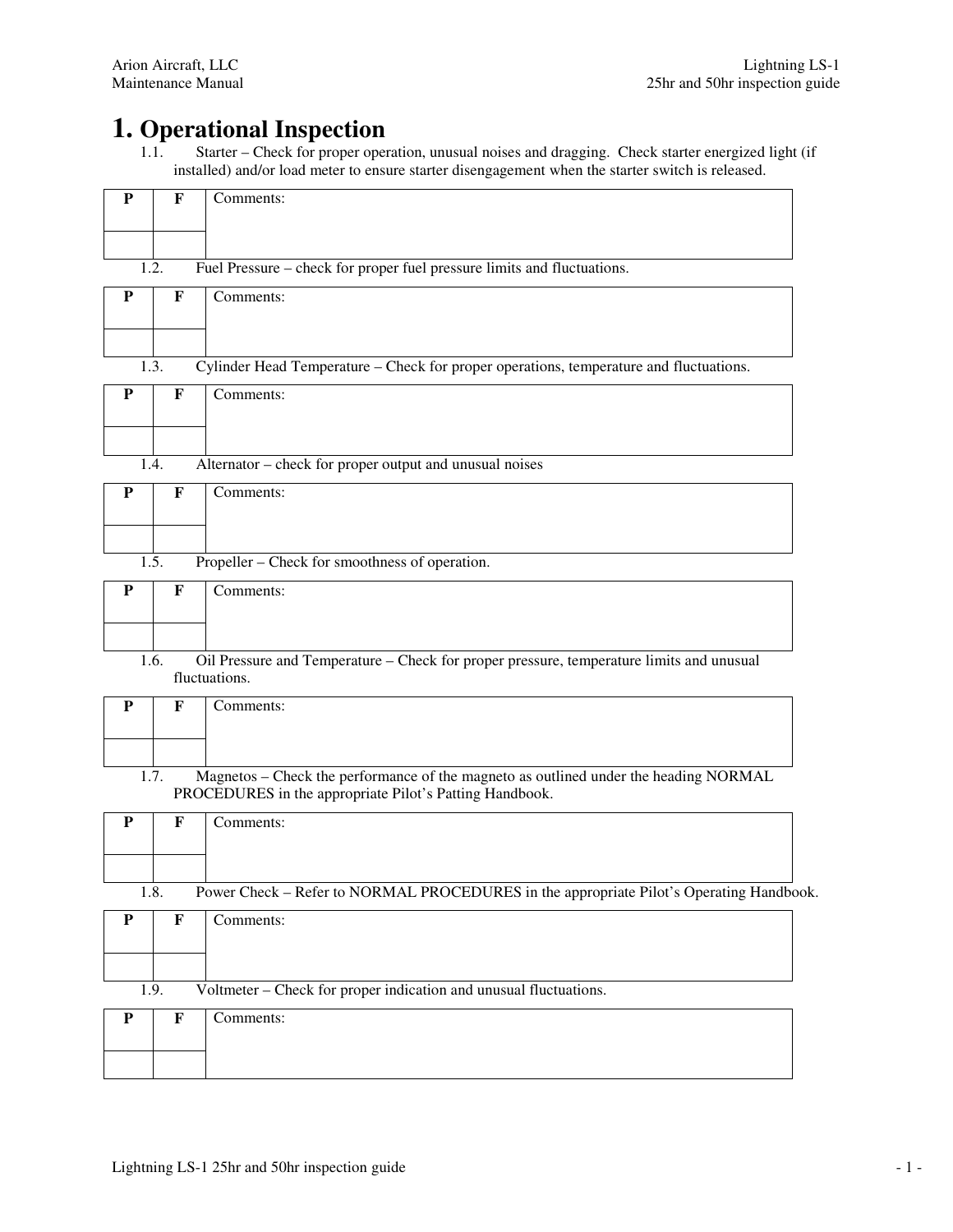1.10. Heating and Ventilating System – Check for proper operation, heat and airflow output. Check controls for freedom of operation.

| P | F                                                                                     | Comments: |  |  |  |
|---|---------------------------------------------------------------------------------------|-----------|--|--|--|
|   |                                                                                       |           |  |  |  |
|   |                                                                                       |           |  |  |  |
|   | Firewall Shutoff Valve – Check for proper operation and freedom of movement.<br>1.11. |           |  |  |  |
| P |                                                                                       | Comments: |  |  |  |
|   |                                                                                       |           |  |  |  |

.

1.12. Oil Cooler - Check for obstructions, leaks, and security of attachment.

| T. | $\mathbf{r}$ | $\sim$<br>Comments: |
|----|--------------|---------------------|
|    |              |                     |

1.13. All Engine Controls – With the engine running, check for proper operational limits, engine response and rigging. Check friction locks for proper operation.

|                                                                                     | Comments: |  |
|-------------------------------------------------------------------------------------|-----------|--|
|                                                                                     |           |  |
|                                                                                     |           |  |
| Fuel Quantity Gages – Check for proper operation and unusual fluctuations.<br>1.14. |           |  |
|                                                                                     | Comments: |  |

|  |  |  | 1.15. Auxiliary Fuel Pump – Check pump for proper operation, unusual noise and fluctuations. |
|--|--|--|----------------------------------------------------------------------------------------------|

|       | Comments:                                                                                                     |
|-------|---------------------------------------------------------------------------------------------------------------|
|       |                                                                                                               |
| 1.16. | Fuel Tank Selector Valves – Check for proper operation and feel for positive detent and proper<br>placarding. |

| $\blacksquare$ | $\overline{\phantom{a}}$ | $\overline{\phantom{0}}$<br>`omments: |
|----------------|--------------------------|---------------------------------------|
|                |                          |                                       |

1.17. All Lights – Check for condition, attachment, cracked or broken lenses. Check switches, knobs, and circuit breakers for looseness and operation.

|       | Comments:                                                                                         |  |
|-------|---------------------------------------------------------------------------------------------------|--|
|       |                                                                                                   |  |
|       |                                                                                                   |  |
| 1.18. | Check electric pitch control system for proper operation. Trim up should move tab down. Trim down |  |
|       | should move tab up.                                                                               |  |

| $\overline{\phantom{a}}$ |  |
|--------------------------|--|
|                          |  |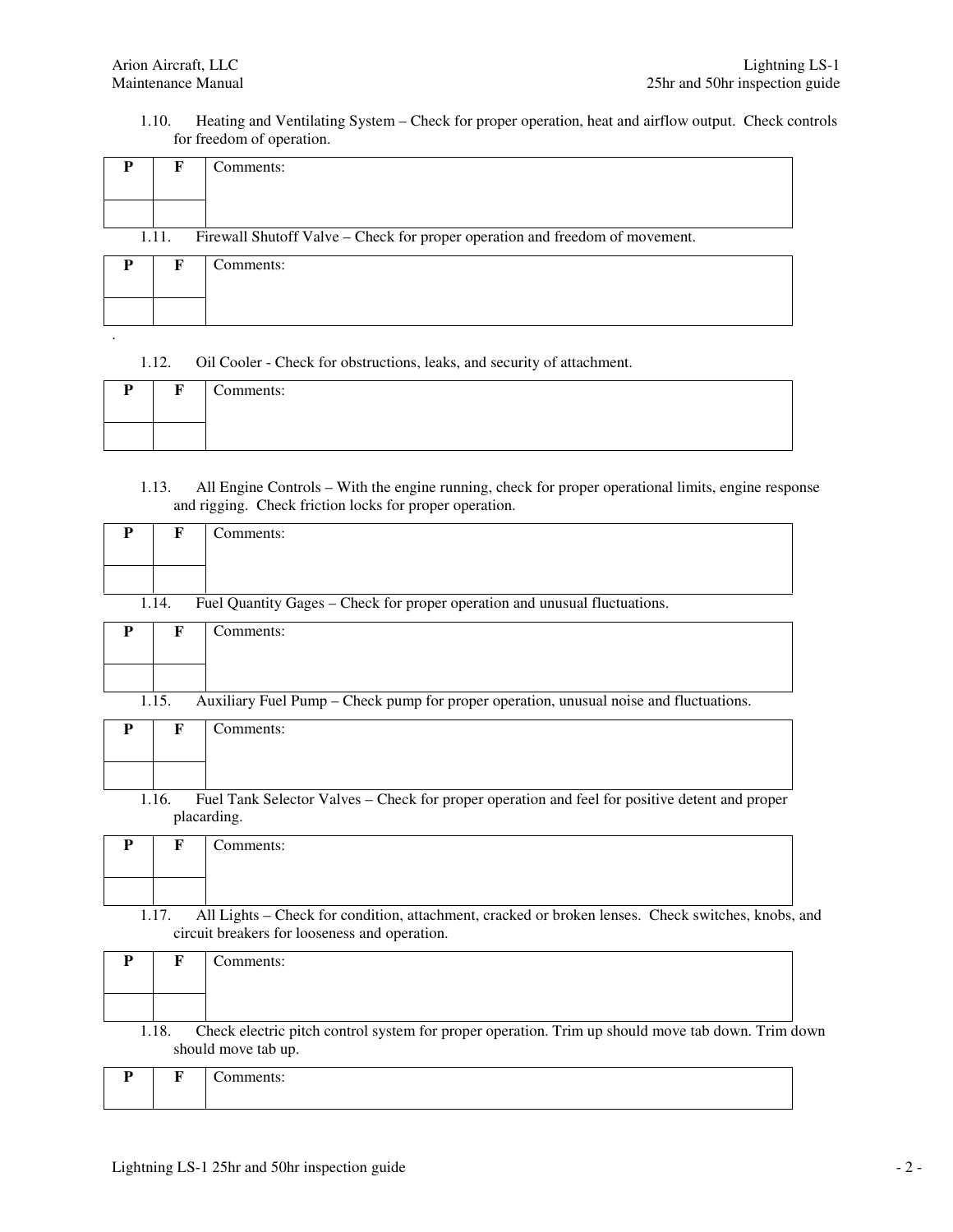| Radio Operation – Check for proper operations, security of switches and knobs.<br>1.19. |                                                                         |  |  |  |
|-----------------------------------------------------------------------------------------|-------------------------------------------------------------------------|--|--|--|
|                                                                                         | Comments:                                                               |  |  |  |
|                                                                                         |                                                                         |  |  |  |
| 1.20.                                                                                   | Flaps – check for noisy operation, full travel and proper installation. |  |  |  |
|                                                                                         | Comments:                                                               |  |  |  |

#### 1.21. Flight Instruments – Check for condition and proper operation.

| P | F                                                                                                   | Comments: |  |
|---|-----------------------------------------------------------------------------------------------------|-----------|--|
|   |                                                                                                     |           |  |
|   |                                                                                                     |           |  |
|   | Brakes – Check for condition and wear, ease of operation. Check for unusual brake chatter.<br>1.22. |           |  |
| P | F                                                                                                   | Comments: |  |
|   |                                                                                                     |           |  |
|   |                                                                                                     |           |  |

#### Emergency Locator Transmitter – Check for proper operation and assure that the ELT is armed when the airplane is returned to service.

|       | Comments:                                                |
|-------|----------------------------------------------------------|
|       |                                                          |
|       |                                                          |
| 1.23. | Switches, Circuit Breakers - Check for proper operation. |
|       | Comments:                                                |

1.24. Flight and Trim Controls – Check freedom of movement and proper operation through full travel with and without flaps extended.

| <b>TO</b> | $\sim$<br>Comments: |
|-----------|---------------------|
|           |                     |

### **2. Power Plant**

2.1. Cowling Skin – check for deformation and obvious damage or cracks. Check for loose or missing rivets.

| $\blacksquare$ | <b>TO</b> | $\sim$<br>Comments: |
|----------------|-----------|---------------------|
|                |           |                     |
|                |           |                     |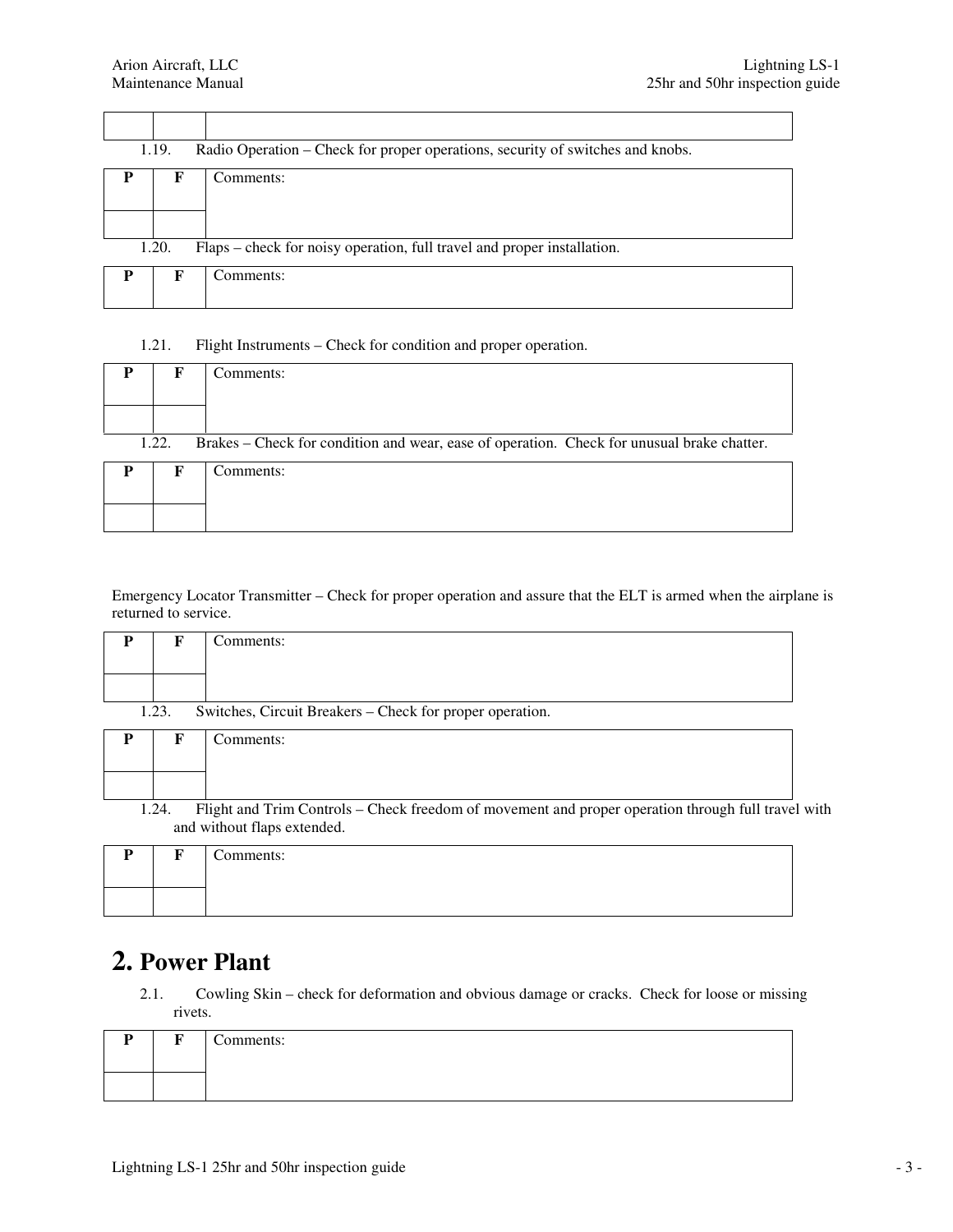2.2. Cowling Structure – Check for cracks and deformation. Check for loose or missing rivets and concealed damage.

|      | Comments:                                                                                                                   |  |
|------|-----------------------------------------------------------------------------------------------------------------------------|--|
|      |                                                                                                                             |  |
| 2.3. | Cowling – Check for condition, security and adjustment of latches. Open the upper cowling and clean.<br>Inspect for cracks. |  |

| $\mathbf{r}$ | $\sim$<br>Comments: |
|--------------|---------------------|
|              |                     |

2.4. Battery – Inspect, clean and tighten connections. Check for security and proper attachment. Check for corrosion. Make certain the battery is clean. Water or dirt on battery surfaces can cause the battery to discharge.

|  | Comments:                                                                                          |
|--|----------------------------------------------------------------------------------------------------|
|  |                                                                                                    |
|  | Plumbing Inspect plumbing and associated accessories for condition (such as cracks) and attachment |

2.5. Plumbing – Inspect plumbing and associated accessories for condition (such as cracks) and attachment. Check plumbing clearance and secure against possible chafing.

|      | Comments:                                                                                                |  |
|------|----------------------------------------------------------------------------------------------------------|--|
|      |                                                                                                          |  |
| 2.6. | Brake Fluid Reservoir – Check reservoir for security, attachment, open vent, proper fluid levels and for |  |

| 2.O. | Drake Fitting Reservoir – Check reservoir for security, attachment, open vent, proper fitting fevers and for |  |
|------|--------------------------------------------------------------------------------------------------------------|--|
|      | leaks.                                                                                                       |  |
|      |                                                                                                              |  |

| F                                                                                            | Comments: |  |  |
|----------------------------------------------------------------------------------------------|-----------|--|--|
|                                                                                              |           |  |  |
|                                                                                              |           |  |  |
| Engine Sump - Check for cracks, leaks, proper fluid level, deformation and security.<br>2.7. |           |  |  |
|                                                                                              | Comments: |  |  |
|                                                                                              |           |  |  |
|                                                                                              |           |  |  |

2.8. Oil Sump Drains and Filter – Remove oil filter. Inspect oil sump drains and install new filter.

|                                                                                                                                                                                   | Comments: |  |
|-----------------------------------------------------------------------------------------------------------------------------------------------------------------------------------|-----------|--|
|                                                                                                                                                                                   |           |  |
|                                                                                                                                                                                   |           |  |
| Oil Cooler – Check oil cooler, lines and fittings for condition, security, chafing and leaks. Forward<br>2.9.<br>output on engine adapter plate must go to the lower cooler port. |           |  |
|                                                                                                                                                                                   | Comments: |  |

| D | $\mathbf F$ | Comments: |
|---|-------------|-----------|
|   |             |           |
|   |             |           |
|   |             |           |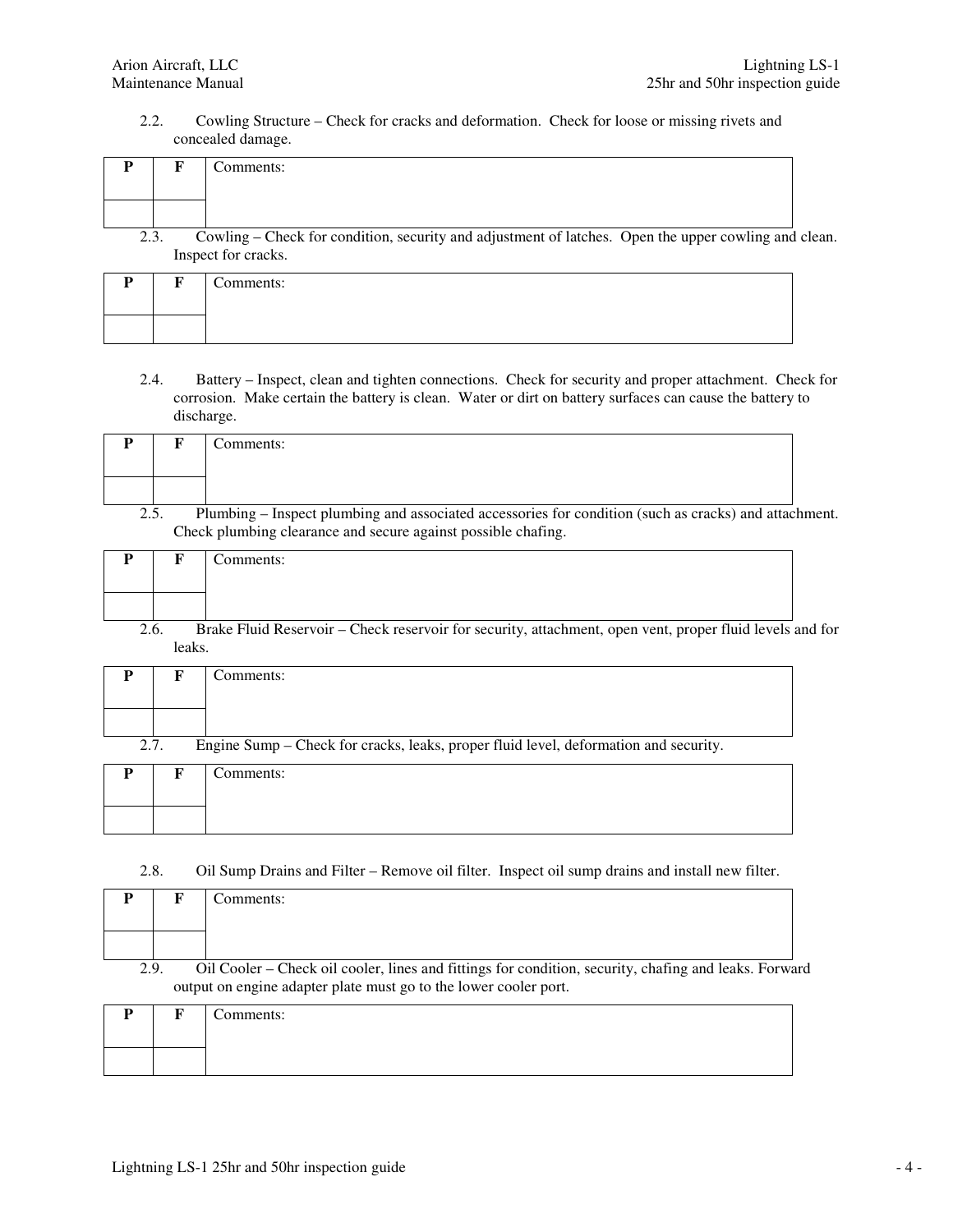2.10. Propeller and Mounting Bolts – Check for condition and security. Inspect the blades for cracks, dents, nicks, scratches, erosion, corrosion, security and movement in the hub. Check the torque on all bolts, wood props to 17ftlbs, EZ-pitch carbon prop to 15ftlbs.

| P         | F                            | Comments:                                                                                                                                                                                                                     |
|-----------|------------------------------|-------------------------------------------------------------------------------------------------------------------------------------------------------------------------------------------------------------------------------|
|           |                              |                                                                                                                                                                                                                               |
|           | 2.11.                        | Propeller Spinner - Check for deformation, security and cracks.                                                                                                                                                               |
| P         | F                            | Comments:                                                                                                                                                                                                                     |
|           | 2.12.                        | Propeller Hub – Check for cracks, excessively leaking seals and condition.                                                                                                                                                    |
| P         | F                            | Comments:                                                                                                                                                                                                                     |
|           | 2.13.                        | Alternator – Check for condition and attachment. Check wiring for proper attachment and possible<br>chafing. Check for unusual noise.                                                                                         |
| P         | F                            | Comments:                                                                                                                                                                                                                     |
|           | 2.14.                        | Starter – Check for condition, attachment and chafed or loose wires.                                                                                                                                                          |
| P         | F                            | Comments:                                                                                                                                                                                                                     |
|           | 2.15.                        | Magnetos - Check ignition harness for proper connection, security and fraying.                                                                                                                                                |
| P         | F                            | Comments:                                                                                                                                                                                                                     |
|           | $\overline{2.16}$ .<br>nuts. | Cylinders and Baffles - Check cylinders and exhaust manifold for obvious leaks, security and cracks.<br>Check baffles for cracks and security. Check cylinders for broken cooling fins and loose or missing base              |
| ${\bf P}$ | F                            | Comments:                                                                                                                                                                                                                     |
|           | 2.17.                        | Exhaust System - check for deformation, security, cracks, leaks, loose or missing nuts and clamps.<br>Check for thin wall condition which may occur due to normal internal erosion on stacks which have long<br>service time. |
| ${\bf P}$ | F                            | Comments:                                                                                                                                                                                                                     |
|           | 2.18.                        | Firewall - Check for wrinkles, damage or cracks. Check all electrical and control access holes for<br>proper sealing.                                                                                                         |
| $\bf P$   | F                            | Comments:                                                                                                                                                                                                                     |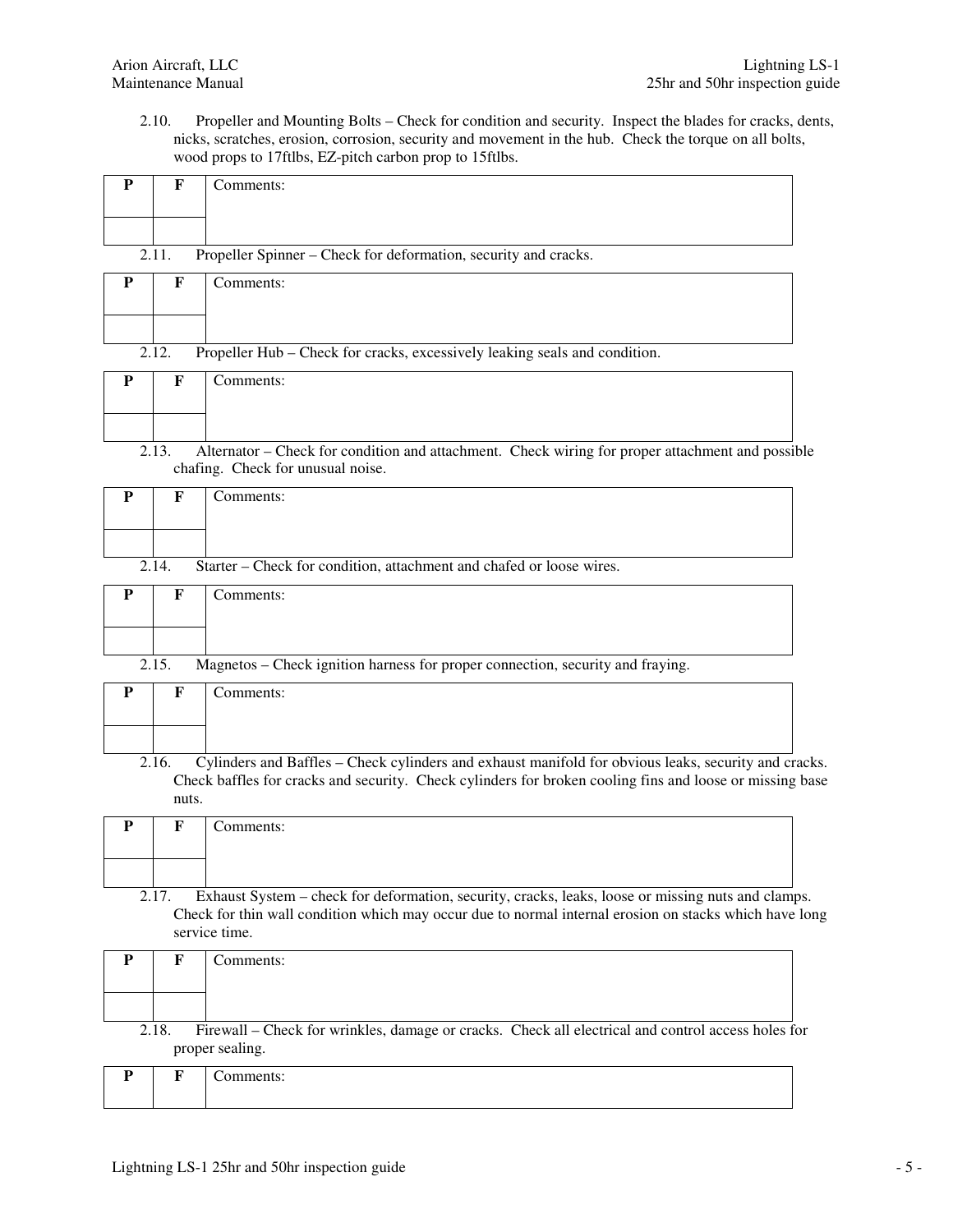2.19. Hose and Ducts – Check all fuel, oil and air hose or duct for leakage, cracks, deterioration and damage. Check fittings for security. **P F** Comments: 2.20. Engine Accessories – check for condition, security and leaks. Check wiring including; starter solenoid, regulator rectifier, alternator wires, and engine grounding straps, hoses and tubes for chafing, security and leaks. **P F** Comments: 2.21. Engine Mounts – Check for cracks, corrosion and security. Inspect rubber cushions, mount bolts and nuts for condition and security. Torque should be 8ftlbs on ¼" AN4 bolts thru the rubbers. **P F** Comments: 2.22. Cabin Heater System – Check for cracks, distortion, corrosion, leaks and obstructions. **P F** Comments: 2.23. Engine Controls – Check controls and associated equipment for condition, attachment, alignment, and rigging. Check control operation. Throttle control should include a secondary idle stop attached to the wire, this is a ferrule with set screw and should be set against cable adjuster nut when at a warm 850RPM idle. **P F** Comments: 2.24. Ignition Harness – Inspect for fraying and attachment. **P F** Comments: 2.25. Electrical Wiring and Equipment – Inspect electrical wiring and associated equipment and accessories for fraying and attachment. **P F** Comments:

#### 2.26. Induction Air Filter – Check for condition, cleanliness and security.

| $\sim$ | $\sim$<br>Comments: |
|--------|---------------------|
|        |                     |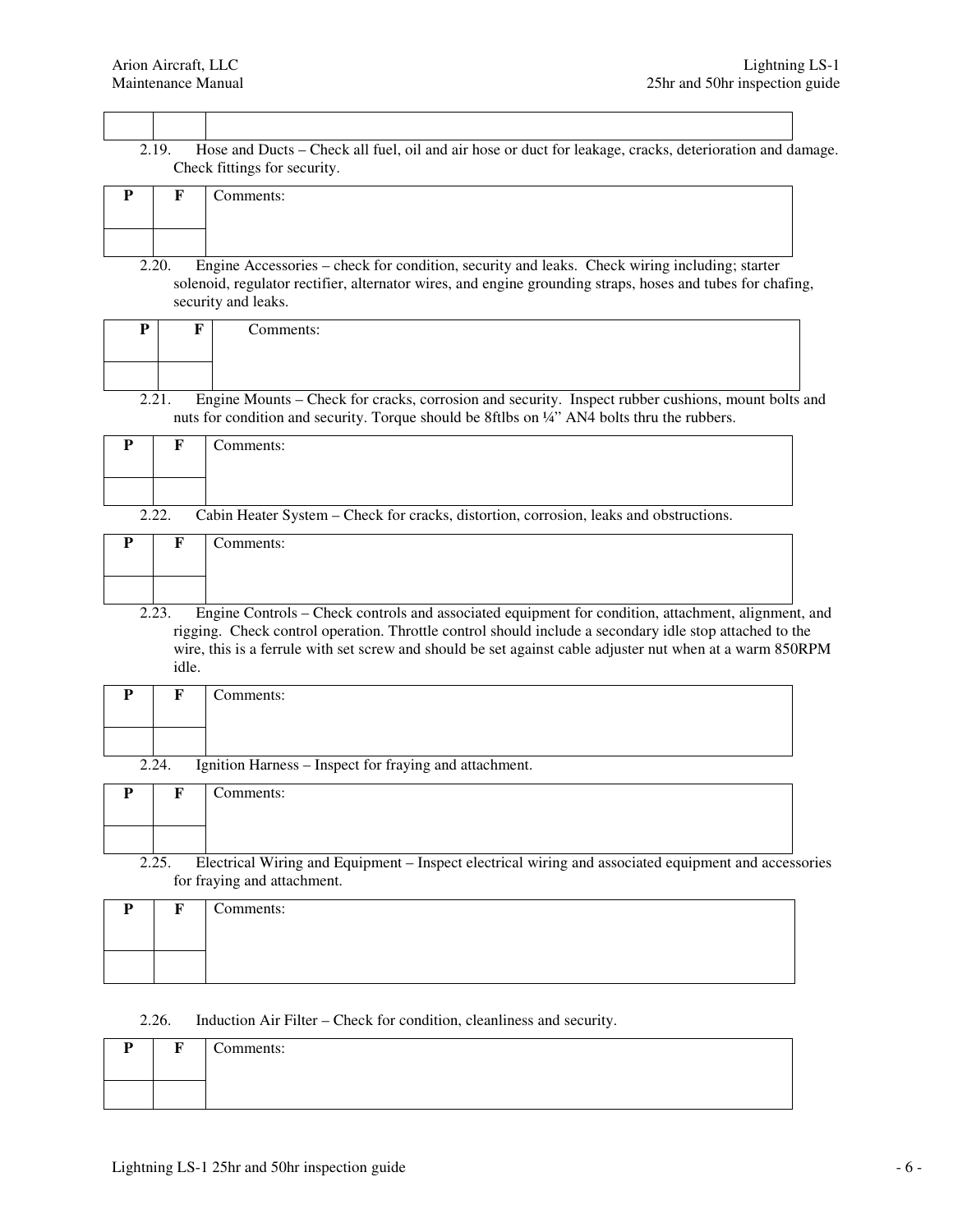Induction System – Check the hot and cold flexible air ducts for delamination of the inner lining. Check security, cracks, operation, and wear.

| F     | Comments:                                                                  |
|-------|----------------------------------------------------------------------------|
|       |                                                                            |
|       |                                                                            |
| 2.27. | Carburetor Heat System – Check for blockage, security, operation and wear. |

|      | Comments:                                                                                           |  |
|------|-----------------------------------------------------------------------------------------------------|--|
|      |                                                                                                     |  |
|      |                                                                                                     |  |
| 2.28 | Carburetor – Check for condition. Check for leaks. Float bowl balance tube must be attached and run |  |
|      | to the clean side of the air-filter box.                                                            |  |
|      | $\sim$ management                                                                                   |  |

| $\blacksquare$ | $\mathbf{r}$ | $\sim$<br>Comments: |
|----------------|--------------|---------------------|
|                |              |                     |
|                |              |                     |
|                |              |                     |

## **3. Cabin and Baggage Compartment**

3.1. Skin – Inspect skins for deformation or cracks. If damage is found, check adjacent structure.

| D    | F | Comments:                                                                 |
|------|---|---------------------------------------------------------------------------|
|      |   |                                                                           |
|      |   |                                                                           |
| 3.2. |   | Structure – Check for cracks and deformation. Check for concealed damage. |
| P    | F | Comments:                                                                 |
|      |   |                                                                           |

3.3. Brake Mater Cylinders and pedals – Check for condition, security and leaks. Check lines for signs of chafing or cracks.

|     | Comments:                                                                                          |  |
|-----|----------------------------------------------------------------------------------------------------|--|
|     |                                                                                                    |  |
|     |                                                                                                    |  |
| 3.4 | Rudder Pedals – Check for freedom of movement. Check cables and push/pull rods for proper routing, |  |

condition and security. Check rudder pedal fore and aft positions for wear. Check locks and pins to ensure positive lock.

|      | F | Comments:                                                                                                                 |  |
|------|---|---------------------------------------------------------------------------------------------------------------------------|--|
|      |   |                                                                                                                           |  |
|      |   |                                                                                                                           |  |
| 3.5. |   | Control stick; check for cracks at welded joints, chafing of the PTT wiring, and any wear or slop in the<br>pivot points. |  |
|      | F | Comments:                                                                                                                 |  |
|      |   |                                                                                                                           |  |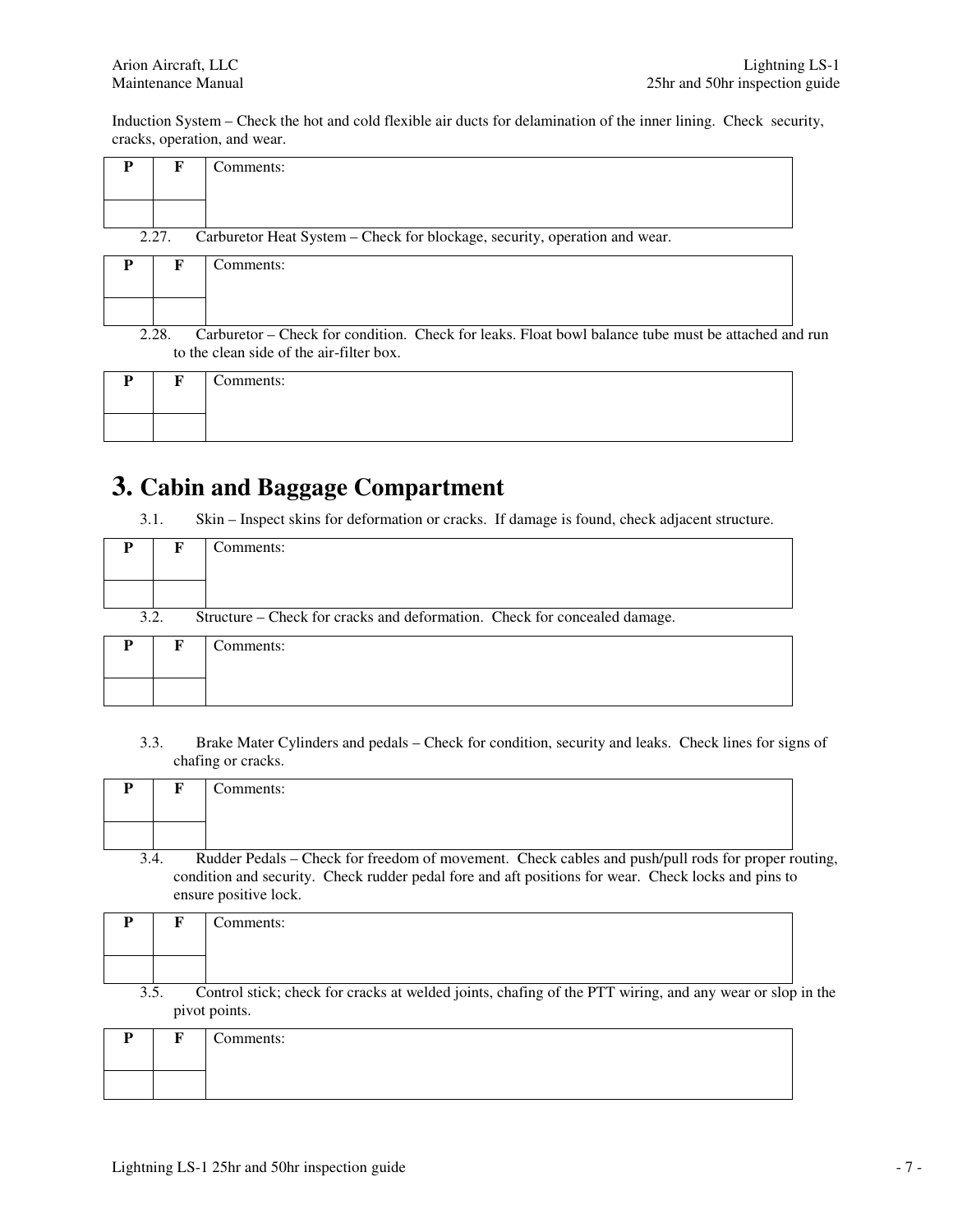3.6. Engine Controls – Check for ease of operation through full travel. Check friction lock for proper operation.

| F | Comments: |
|---|-----------|
|   |           |
|   |           |

3.7. Canopy structure and Quarter windows.– Inspect Windows for scratches, crazing and general condition. Inspect Canopy for security of attachment. Check latching mechanism for proper engagement and ease of operation.

|  | Comments: |  |
|--|-----------|--|
|  |           |  |

3.8. Instruments and Instrument Panel – Inspect instrument panel, sub panels, placards, and instruments for condition and attachment. Check all knobs for security. Inspect shock mounts, ground straps for crack and security.

| $\mathbf{r}$ | Comments: |
|--------------|-----------|
|              |           |

3.9. Seats, Seat Belts and Shoulder Harnesses – Inspect cabin seats, seat belts, and shoulder harnesses for proper operations, condition, and security of attachment. Inspect floorboards for condition and seat attachment.

|       | Comments:                                                                                         |
|-------|---------------------------------------------------------------------------------------------------|
|       |                                                                                                   |
| 3.10. | Ventilating System – Check all fresh air and heat outlet vents for proper movement and operation. |

| P | F     | Comments:                                                                                        |
|---|-------|--------------------------------------------------------------------------------------------------|
|   |       |                                                                                                  |
|   |       |                                                                                                  |
|   | 3.11. | Fuel Selector Valve – Inspect for leakage, security, freedom of movement, proper detent feel and |
|   |       | condition. Clean strainers and inspect for condition. Check for proper placarding.               |
| P | F     | Comments:                                                                                        |
|   |       |                                                                                                  |
|   |       |                                                                                                  |
|   |       |                                                                                                  |
|   | 3.12. | Microphones, Headsets, and Jacks - Inspect for cleanliness, security, and evidence of damage.    |
| P | F     | Comments:                                                                                        |
|   |       |                                                                                                  |
|   |       |                                                                                                  |
|   |       |                                                                                                  |

#### 3.13. Static System – Check.

| P | $\mathbf{F}$ | Comments: |
|---|--------------|-----------|
|   |              |           |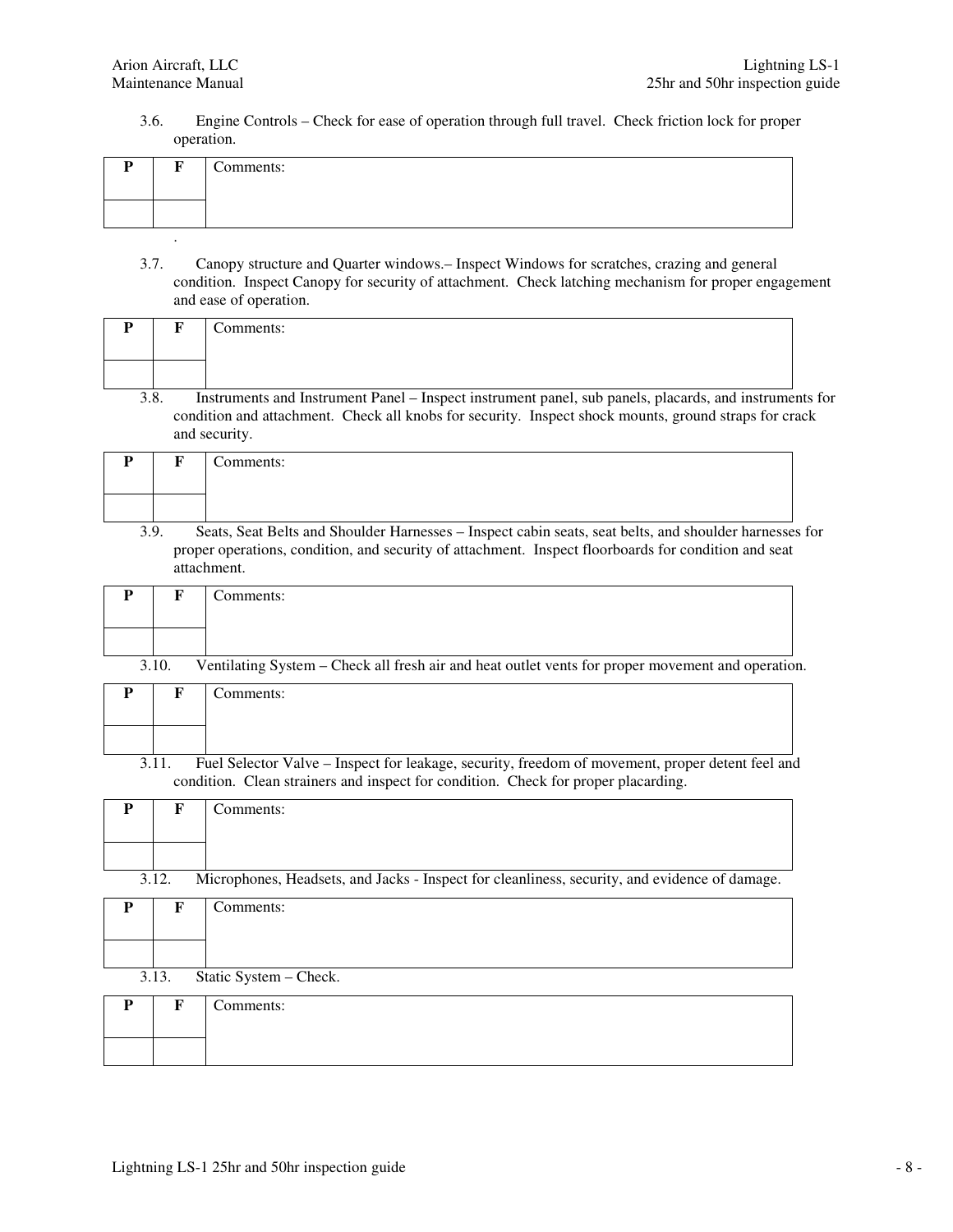## **4. Wings and Carry-Through Structure**

4.1. Skin – Check for deformation and obvious damage. Check for cracks. If damage is found, check adjacent structure. Check for indications of excessive flight loading.

| р    | F | Comments:                                                                                                                                            |
|------|---|------------------------------------------------------------------------------------------------------------------------------------------------------|
|      |   |                                                                                                                                                      |
|      |   |                                                                                                                                                      |
| 4.2. |   | Structure – Check for cracks, deformation and concealed damage.                                                                                      |
| р    | F | Comments:                                                                                                                                            |
|      |   |                                                                                                                                                      |
|      |   |                                                                                                                                                      |
| 4.3. |   | Spar box Landing gear attach tubes. Check surrounding $\frac{1}{2}$ tubes near base of leg socket for; cracks,<br>deformations, or any other damage. |
| P    | F | Comments:                                                                                                                                            |
|      |   |                                                                                                                                                      |
|      |   |                                                                                                                                                      |

4.4. Push rods, check end cones for security, jam nut tight, and rod end bearings for freedom of movement. Rod ends must have large area washer to capture the rod end in the event of a bearing failure.

| Ð | <b>TO</b> | $\sim$<br>Comments: |
|---|-----------|---------------------|
|   |           |                     |

4.5. Ailerons – Check for condition and security. Check for cracks, freedom of movement. Check hinge and brackets for condition, push-pull rods for security and rod ends for corrosion.

| D    | F | Comments:                                                                    |
|------|---|------------------------------------------------------------------------------|
|      |   |                                                                              |
|      |   |                                                                              |
| 4.6. |   | Fuel Tanks, Caps and Vents - Inspect fuel tank, vent lines, and filler caps. |
|      | F | Comments:                                                                    |
|      |   |                                                                              |
|      |   |                                                                              |

4.7. Electrical Wiring and Equipment – Inspect for chafing, damage, security and attachment.

| р    | F | Comments:                                                                                         |  |
|------|---|---------------------------------------------------------------------------------------------------|--|
|      |   |                                                                                                   |  |
|      |   |                                                                                                   |  |
| 4.8. |   | Flaps and Actuators – Check for condition and operation. Check flap skin and structure for cracks |  |
| P    | F | Comments:                                                                                         |  |
|      |   |                                                                                                   |  |
|      |   |                                                                                                   |  |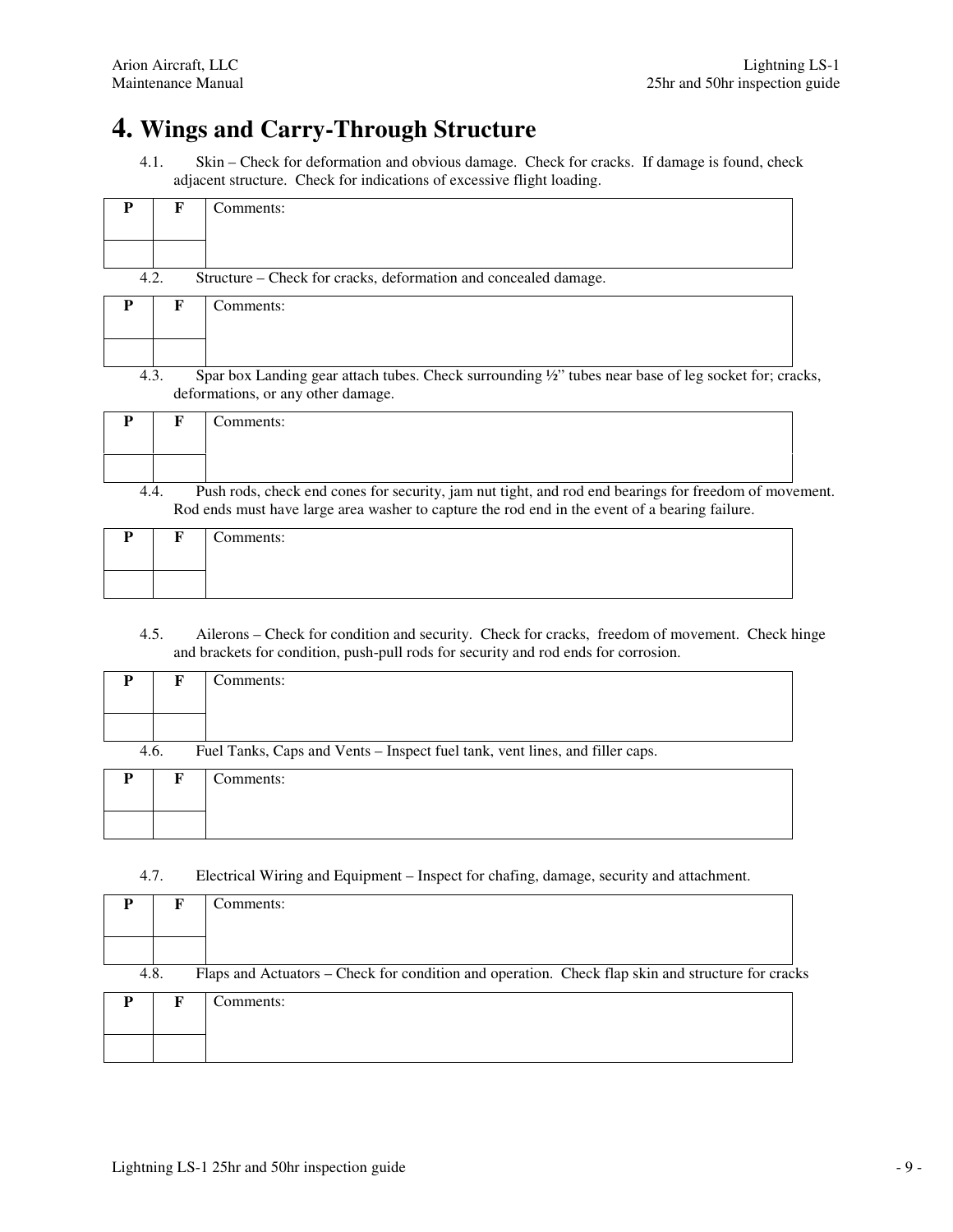#### 4.9. Flap Position sensor – Check for security and operation.

| D | $\mathbf{E}$ | Comments: |
|---|--------------|-----------|
|   |              |           |

#### 4.10. Pitot/ static Tube – Check for condition and obstructions.

| P | F                                                                                                | Comments: |  |  |  |
|---|--------------------------------------------------------------------------------------------------|-----------|--|--|--|
|   |                                                                                                  |           |  |  |  |
|   |                                                                                                  |           |  |  |  |
|   | Drain Ports – Check the drain ports in the wing to assure they are free of obstruction.<br>4.11. |           |  |  |  |
| P | F                                                                                                | Comments: |  |  |  |
|   |                                                                                                  |           |  |  |  |
|   |                                                                                                  |           |  |  |  |

### **5. Nose Gear**

5.1. Wheel and Tire – Check wheel for cracks and tire for wear, damage, condition and proper inflation. Check wheel bearings for condition and wear.

| P         | F | Comments:                                                                                           |
|-----------|---|-----------------------------------------------------------------------------------------------------|
|           |   |                                                                                                     |
|           |   |                                                                                                     |
| 5.2.      |   | Landing Gear Strut – Inspect aluminum for corrosion and components for cracks and attachment.       |
| ${\bf P}$ | F | Comments:                                                                                           |
|           |   |                                                                                                     |
|           |   |                                                                                                     |
| 5.3.      |   | Motor mount – Check for wear at attach points. Check for cracks and security.                       |
| P         | F | Comments:                                                                                           |
|           |   |                                                                                                     |
|           |   |                                                                                                     |
| 5.4.      |   | Nose fork assembly – Inspect for tightness, condition and security, freedom of movement of the nose |
|           |   | block pivot, check pivot stop bolt for bending or cracking.                                         |
| P         | F | Comments:                                                                                           |
|           |   |                                                                                                     |

## **6. Nose Gear Operation**

6.1. Check for freedom of movement of the nose pivot block, travel is limited to an equal 30 degrees each side of center.

| D<br>- | . т. т. | $\sim$<br>Comments: |
|--------|---------|---------------------|
|        |         |                     |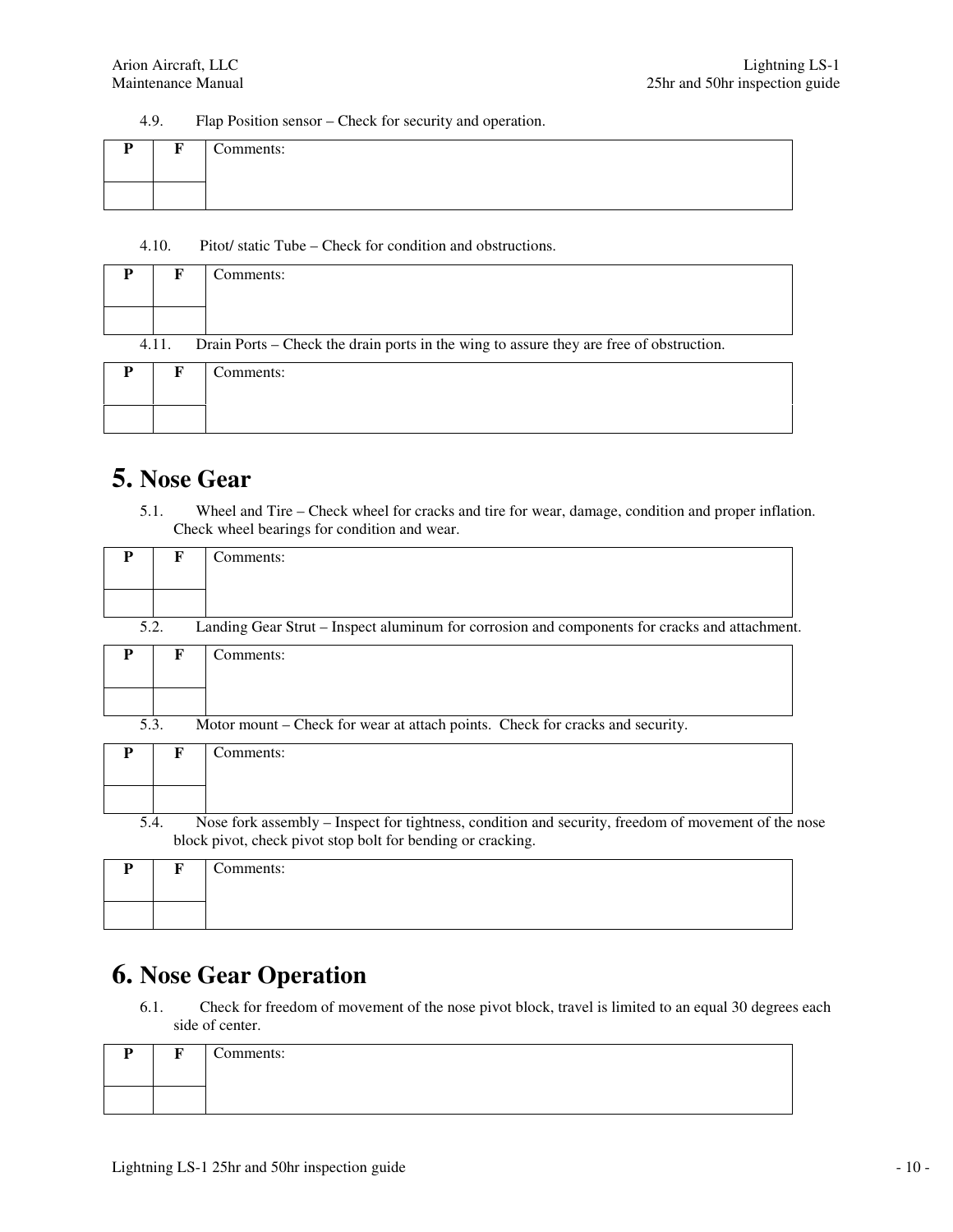## **7. Main Gear and Brakes**

7.1. Brakes, Lines, Lining and Discs – Check for condition, wear and security. Check lines for chafing and signs of leakage or cracks. Check discs for wear or warping. Check brake discs for cracks.

| P    |   | Comments:                                                                                   |
|------|---|---------------------------------------------------------------------------------------------|
|      |   |                                                                                             |
|      |   |                                                                                             |
| 7.2. |   | Wheels and Tires – Check wheels for cracks and tires for wear, damage, condition and proper |
|      |   | inflation. Check wheel bearings.                                                            |
|      | - | $\tilde{\phantom{a}}$                                                                       |

|      | Comments:                                                                                       |  |
|------|-------------------------------------------------------------------------------------------------|--|
|      |                                                                                                 |  |
|      |                                                                                                 |  |
| 7.3. | Landing Gear Legs – Inspect the aluminum legs and components for cracks, attachment points, and |  |
|      | corrosion, or deformation.                                                                      |  |

| D | $\mathbf{r}$ | $\sim$<br>Comments: |
|---|--------------|---------------------|
|   |              |                     |
|   |              |                     |

### **8. Rear Fuselage and Empennage**

8.1. Skin – Check for deformation, cracks and obvious damage. If damage is found, check adjacent structure.

| ю | ∼<br>Comments: |
|---|----------------|
|   |                |

8.2. Structure – Inspect the two most aft bulkheads for cracks, distortion, or other obvious damage.

| D | $\mathbf{E}$ | Comments: |
|---|--------------|-----------|
|   |              |           |

8.3. Control Surfaces – Check for deformation, cracks, security, freedom of movement and travel limits. Check for loose or missing rivets in the elevator. Check for security of hinges.

| D                                                                                          | F | Comments: |
|--------------------------------------------------------------------------------------------|---|-----------|
|                                                                                            |   |           |
|                                                                                            |   |           |
| Trim Tabs and Actuators – Check for security and wear. Check trim tabs for cracks.<br>8.4. |   |           |
| P                                                                                          | F | Comments: |
|                                                                                            |   |           |
|                                                                                            |   |           |